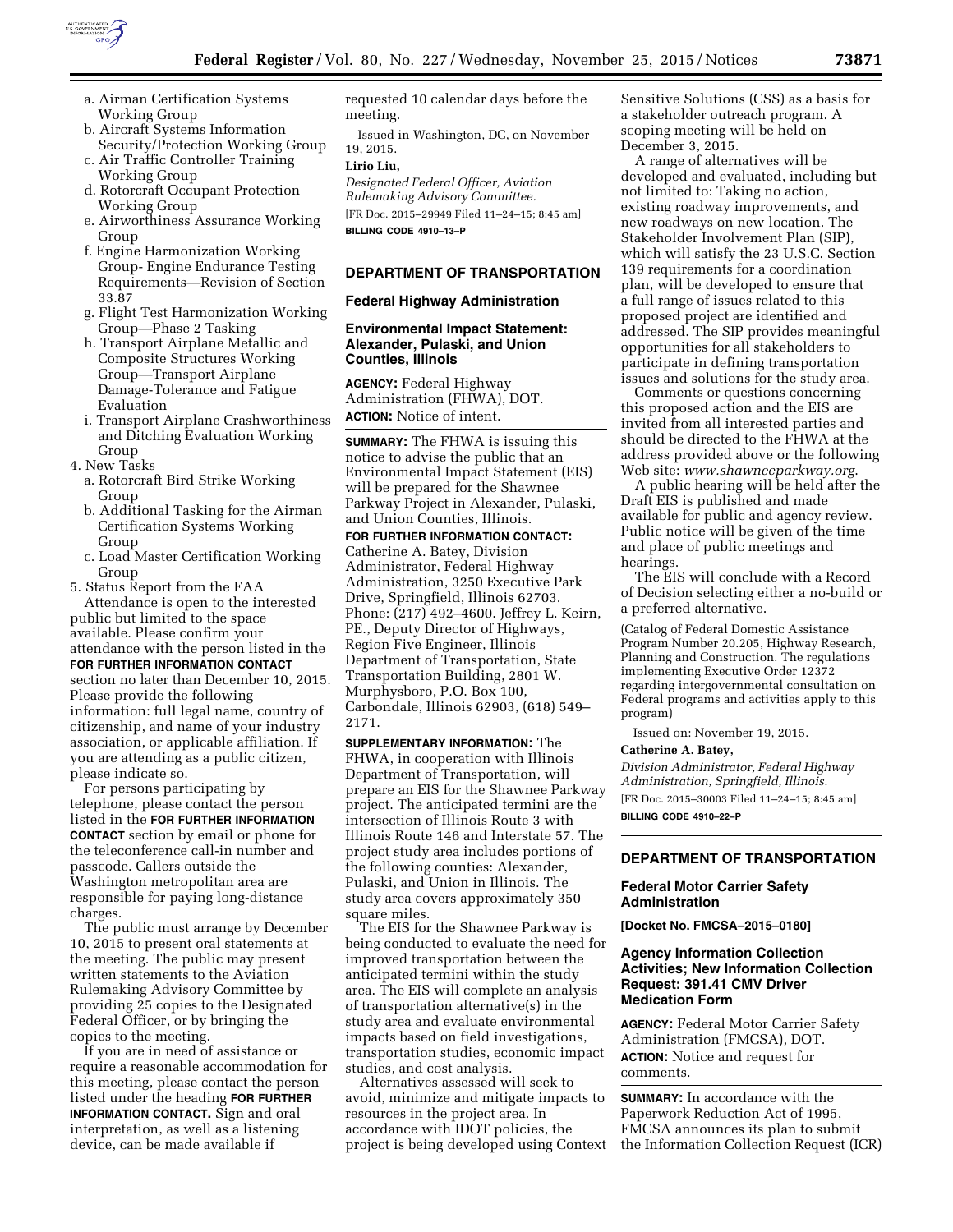described below to the Office of Management and Budget (OMB) for its review and approval and invites public comment on the approval of a new ICR titled, *391.41 CMV Driver Medication Form.* This ICR is voluntary and may be utilized by medical examiners (MEs) responsible for issuing Medical Examiner's Certificates (MECs) to commercial motor vehicle (CMV) drivers. MEs that choose to use this ICR will do so in an effort to communicate with treating healthcare professionals who are responsible for prescribing certain medications, so that the ME fully understands the reasons the medications have been prescribed. The information obtained by the ME when utilizing this ICR will assist the ME in determining if the driver is medically qualified under 49 CFR 391.41 and to ensure that there are no disqualifying medical conditions or underlying medical conditions and prescribed medications that could adversely affect their safe driving ability or cause incapacitation constituting a risk to the public.

**DATES:** We must receive your comments on or before January 25, 2016.

**ADDRESSES:** You may submit comments identified by Federal Docket Management System (FDMS) Docket Number FMCSA–2015–0180 using any of the following methods:

• *Federal eRulemaking Portal: [http://](http://www.regulations.gov)  [www.regulations.gov.](http://www.regulations.gov)* Follow the online instructions for submitting comments.

• *Fax:* 1–202–493–2251.

• *Mail:* Docket Services; U.S. Department of Transportation, 1200 New Jersey Avenue SE., West Building, Ground Floor, Room W12–140, 20590– 0001.

• *Hand Delivery or Courier:* West Building, Ground Floor, Room W12– 140, 1200 New Jersey Avenue SE., Washington, DC, between 9 a.m. and 5 p.m. e.t., Monday through Friday, except Federal holidays.

*Instructions:* All submissions must include the Agency name and docket number. For detailed instructions on submitting comments and additional information on the exemption process, see the Public Participation heading below. Note that all comments received will be posted without change to *[http://](http://www.regulations.gov) [www.regulations.gov,](http://www.regulations.gov)* including any personal information provided. Please see the Privacy Act heading below.

*Docket:* For access to the docket to read background documents or comments received, go to *[http://](http://www.regulations.gov) [www.regulations.gov,](http://www.regulations.gov)* and follow the online instructions for accessing the dockets, or go to the street address listed above.

*Privacy Act:* In accordance with 5 U.S.C. 553(c), DOT solicits comments from the public to better inform its rulemaking process. DOT posts these comments, without edit, including any personal information the commenter provides, to *[www.regulations.gov,](http://www.regulations.gov)* as described in the system of records notice (DOT/ALL–14 FDMS), which can be reviewed at *[www.dot.gov/privacy.](http://www.dot.gov/privacy)* 

*Public Participation:* The Federal eRulemaking Portal is available 24 hours each day, 365 days each year. You can obtain electronic submission and retrieval help and guidelines under the ''help'' section of the Federal eRulemaking Portal Web site. If you want us to notify you that we received your comments, please include a selfaddressed, stamped envelope or postcard, or print the acknowledgement page that appears after submitting comments online. Comments received after the comment closing date will be included in the docket and will be considered to the extent practicable.

**FOR FURTHER INFORMATION CONTACT:**  Charles A. Horan III, Director, Office of Carrier, Driver, and Vehicle, Safety Standards, U.S. Department of Transportation, Federal Motor Carrier Safety Administration, West Building 6th Floor, 1200 New Jersey Avenue SE., Washington, DC 20590. Telephone: 202–366–2362; email *[charles.horan@dot.gov.](mailto:charles.horan@dot.gov)* 

### **SUPPLEMENTARY INFORMATION:**

#### **Background**

The primary mission of the Federal Motor Carrier Safety Administration (FMCSA) is to reduce crashes, injuries, and fatalities involving large trucks and buses. The Secretary of Transportation has delegated to FMCSA its responsibility under 49 U.S.C. 31136 and 31502 to prescribe regulations that ensure that CMVs are operated safely. As part of this mission, the Agency's Medical Programs Division works to ensure that CMV drivers engaged in interstate commerce are physically qualified and able to safely perform their work.

Information used to determine and certify driver medical fitness must be collected in order for our highways to be safe. FMCSA is the Federal government agency authorized to require the collection of this information and the authorizing regulations are located at 49 CFR 390–399. FMCSA is required by statute to establish standards for the physical qualifications of drivers who operate CMVs in interstate commerce for non-excepted industries [49 U.S.C. 31136(a)(3) and 31502(b)]. The regulations discussing this collection

are outlined in the Federal Motor Carrier Safety Regulations (FMCSRs) at 49 CFR 390–399. FMCSRs at 49 CFR 391.41 set forth the physical qualification standards that interstate CMV drivers who are subject to part 391 must meet, with the exception of commercial driver's license/commercial learner's permit (CDL/CLP) drivers transporting migrant workers (who must meet the physical qualification standards set forth in 49 CFR 398.3). The FMCSRs covering driver physical qualification records are found at 49 CFR 391.43, which specify that a medical examination be performed on CMV drivers subject to part 391 who operate in interstate commerce. The results of the examination shall be recorded in accordance with the requirements set forth in that section.

49 CFR 391.41(12) states that a person is physically qualified to drive a CMV if that person does not use any drug or substance identified in 21 CFR 1308.11 Schedule I, an amphetamine, a narcotic, or other habit-forming drug and does not use any non-Schedule I drug or substance that is identified in the other Schedules in 21 part 1308 except when the use is prescribed by a licensed medical practitioner, as defined in § 382.107, who is familiar with the driver's medical history and has advised the driver that the substance will not adversely affect the driver's ability to safely operate a CMV.

In 2006, FMCSA's Medical Review Board (MRB) deliberated on the topic of the use of Schedule II medications. The MRB considered information provided in a 2006 FMCSA sponsored Evidence Report and a subsequent Medical Expert Panel (MEP) to examine the relationship between the licit use of a Schedule II drug and the risk for a motor vehicle crash. In 2013, FMCSA tasked the MRB with updating the opinions and recommendations of the 2006 Evidence Report and MEP.

On September 10, 2013, the MRB and Motor Carrier Safety Advisory Committee (MCSAC) met jointly to hear presentations on the licit use of Schedule II medications and their regulation, and on U.S. Department of Transportation drug and alcohol testing protocols. Subsequently, the committees engaged in a discussion on the issue as it applies to CMV drivers. On September 11, 2013, the MRB discussed the issue in greater detail as its task to present a letter report to the Agency relating to CMV drivers and Schedule II medication use and to develop a form for MEs on the National Registry of Certified Medical Examiners (National Registry) to send to treating clinicians of CMV drivers to expound on the use of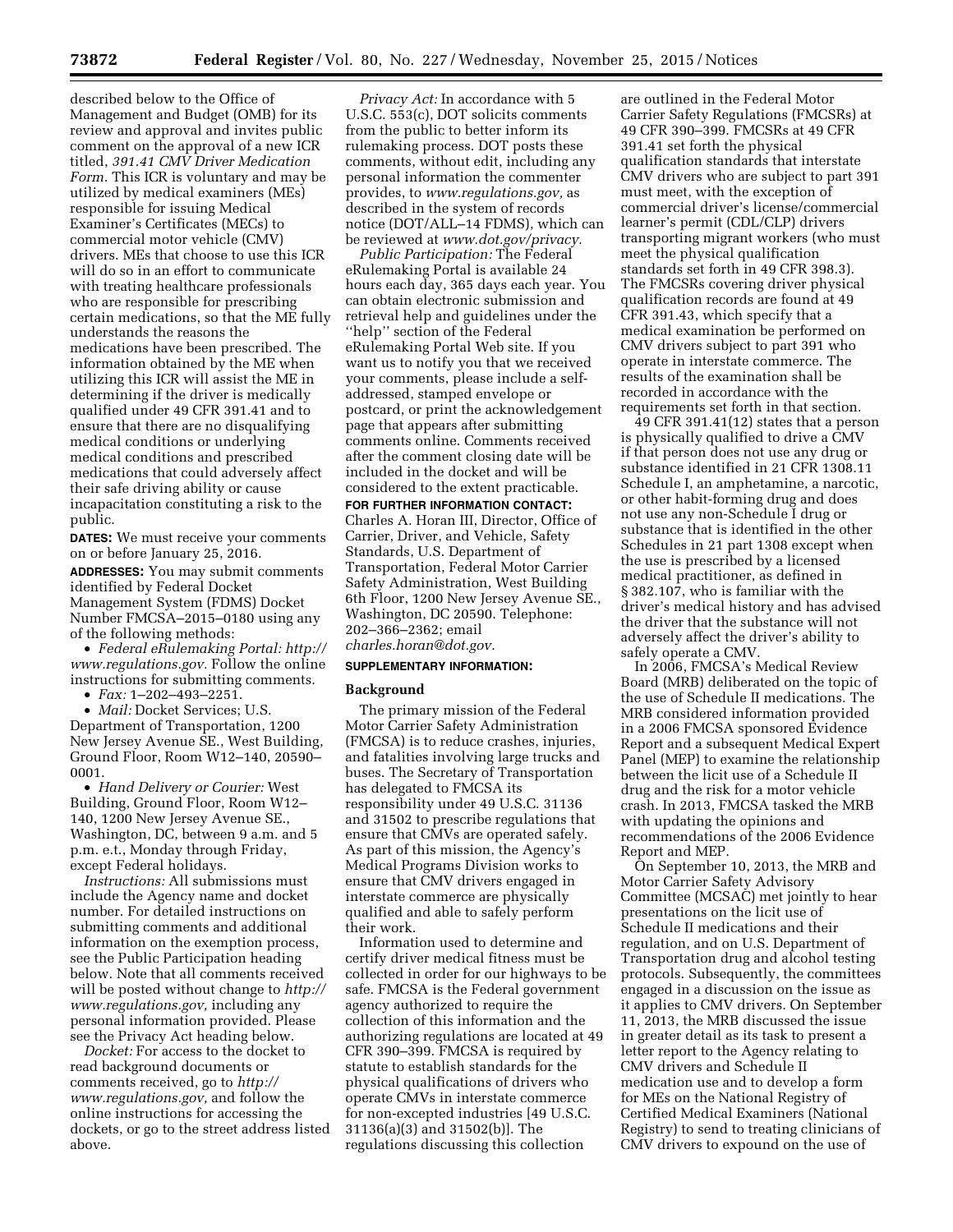these medications by driver applicants. On October 22, 2013, the MRB submitted their recommendations to FMCSA. A MEP convened to provide an updated opinion on *Schedule II Opioids and Stimulants & CMV Crash Risk and Driver Performance.* The FMCSA revised the task of the MRB instructing them to review an updated evidence report and the MEP opinion that was furnished subsequent to its deliberations on *Schedule II Opioids and Stimulants & CMV Crash Risk and Driver Performance: Evidence Report and Systematic Review.* FMCSA directed the MRB to consider this report's findings and confer with the MCSAC on this topic during a joint meeting in October 2014. The MRB met in public meetings on July 29–30, 2014, and developed Schedule II medication recommendations. The MRB presented these recommendations to the MCSAC in a joint public meeting on October 27, 2014, where they were deliberated by both committees. As a result, FMCSA's MRB and MCSAC provided joint recommendations related to the use of Schedule II medications by CMV drivers. Because there is moderate evidence to support the contention that the licit use of opioids increases the risk of motor vehicle crashes and impacts indirect measures of driver performance negatively, included was the recommendation that FMCSA develop a standardized medication questionnaire to assist the certified ME when reviewing prescription medications that have been disclosed during the history and physical examination for CMV driver certification. The two advisory groups recommended to FMCSA that the standardized CMV driver medication questionnaire be voluntary and include the following information and questions:

1. Questionnaire should be titled *391.41 CMV Driver Medication Questionnaire.* 

2. Questionnaire should request the following information:

a. Identifying name and date of birth of the CMV driver.

b. Introductory paragraph stating purpose of the CMV Driver Medication Report.

c. Statements of 391.41(b)(12) (Physical Qualifications of Drivers relating to driver use of scheduled substances) and The Driver's Role, as found in the Medical Examination Report form found at the end of *49 CFR 391.43 (Medical Examination; Certificate of Physical Examination).* 

d. Name, state of licensure, signature, address and contact information of the prescribing healthcare provider, as well as the date the form was completed.

e. Name, signature, date, address and contact information of the certified ME. 3. Report should include the

following information:

a. 1—List all medications and dosages that you have prescribed to the above named individual.

b. 2—List any other medications and dosages that you are aware have been prescribed to the above named individual by another treating healthcare provider.

c. 3—What medical conditions are being treated with these medications?

d. 4—It is my medical opinion that, considering the mental and physical requirements of operating a CMV and with awareness of a CMV driver's role (consistent with *The Driver's Role*  statement on page 2 of the form), I believe my patient: (a) has no medication side effects from medication(s) that I prescribe that would adversely affect the ability to operate a CMV safely; and (2) has no medical condition(s) that I am treating with the above medication(s) that would adversely affect the ability to operate a CMV safely.

The public interest in, and right to have, safe highways requires the assurance that drivers of CMVs can safely perform the increased physical and mental demands of their duties. FMCSA's medical standards provide this assurance by requiring drivers to be examined and medically certified as physically and mentally qualified to drive.

The purpose for collecting this information is to assist the ME in determining if the driver is medically qualified under 49 CFR 391.41 and to ensure that there are no disqualifying medical conditions that could adversely affect their safe driving ability or cause incapacitation constituting a risk to the public. 49 CFR 391.41(12) states that a person is physically qualified to drive a CMV if that person does not use any drug or substance identified in 21 CFR 1308.11 Schedule I, an amphetamine, a narcotic, or other habit-forming drug and does not use any non-Schedule I drug or substance that is identified in the other Schedules in 21 part 1308 except when the use is prescribed by a licensed medical practitioner, as defined in § 382.107, who is familiar with the driver's medical history and has advised the driver that the substance will not adversely affect the driver's ability to safely operate a CMV.

The use of this ICR is at the discretion of the ME to facilitate communication with treating healthcare professionals who are responsible for prescribing certain medications so that the ME fully understands the reasons the

medications have been prescribed. This information will assist the ME in determining whether the underlying medical condition and the prescribed medication will impact the driver's safe operation of a CMV. Therefore, there is no required collection frequency.

The *391.41 CMV Driver Medication Form* will be available as a fillable pdf or may be downloaded from the FMCSA Web site. Prescribing healthcare providers will also be able to fax or scan and email the report to the certified ME. Consistent with the OMB's commitment to minimizing respondents' recordkeeping and paperwork burdens and the increased use of secure electronic modes of communication, the Agency anticipates that approximately 50 percent of the *391.41 CMV Driver Medication Forms* will be transmitted electronically.

The information collected from the *391.41 CMV Driver Medication Form,*  will be used by the certified ME that requested the completion of the form and will become part of the CMV driver's record maintained by the certified ME. Therefore, the information will not be available to the public. The FMCSRs covering driver physical qualification records are found at 49 CFR 391.43, which specify that a medical examination be performed on CMV drivers subject to part 391 who operate in interstate commerce. The results of the examination shall be recorded in accordance with the requirements set forth in that section. MEs are required to maintain records of the CMV driver medical examinations they conduct.

*Title:* 391.41 CMV Driver Medication Form.

*OMB Control Number:* 2126–00XX. *Type of Request:* New collection. *Respondents:* Prescribing healthcare professionals.

*Estimated Number of Respondents:*  1,082,200 (total number of prescribing healthcare providers in the U.S.)

*Estimated Time per Response:* 8 minutes.

*Expiration Date:* N/A. This is a new ICR.

*Frequency of Response:* Voluntary. *Estimated Total Annual Burden:*  144,293 hours [1,082,200 responses × 8 minutes to complete response/60 minutes = 144,293].

*Public Comments Invited:* You are asked to comment on any aspect of this information collection, including: (1) whether the proposed collection is necessary for the performance of FMCSA's functions; (2) the accuracy of the estimated burden; (3) ways for FMCSA to enhance the quality, usefulness, and clarity of the collected